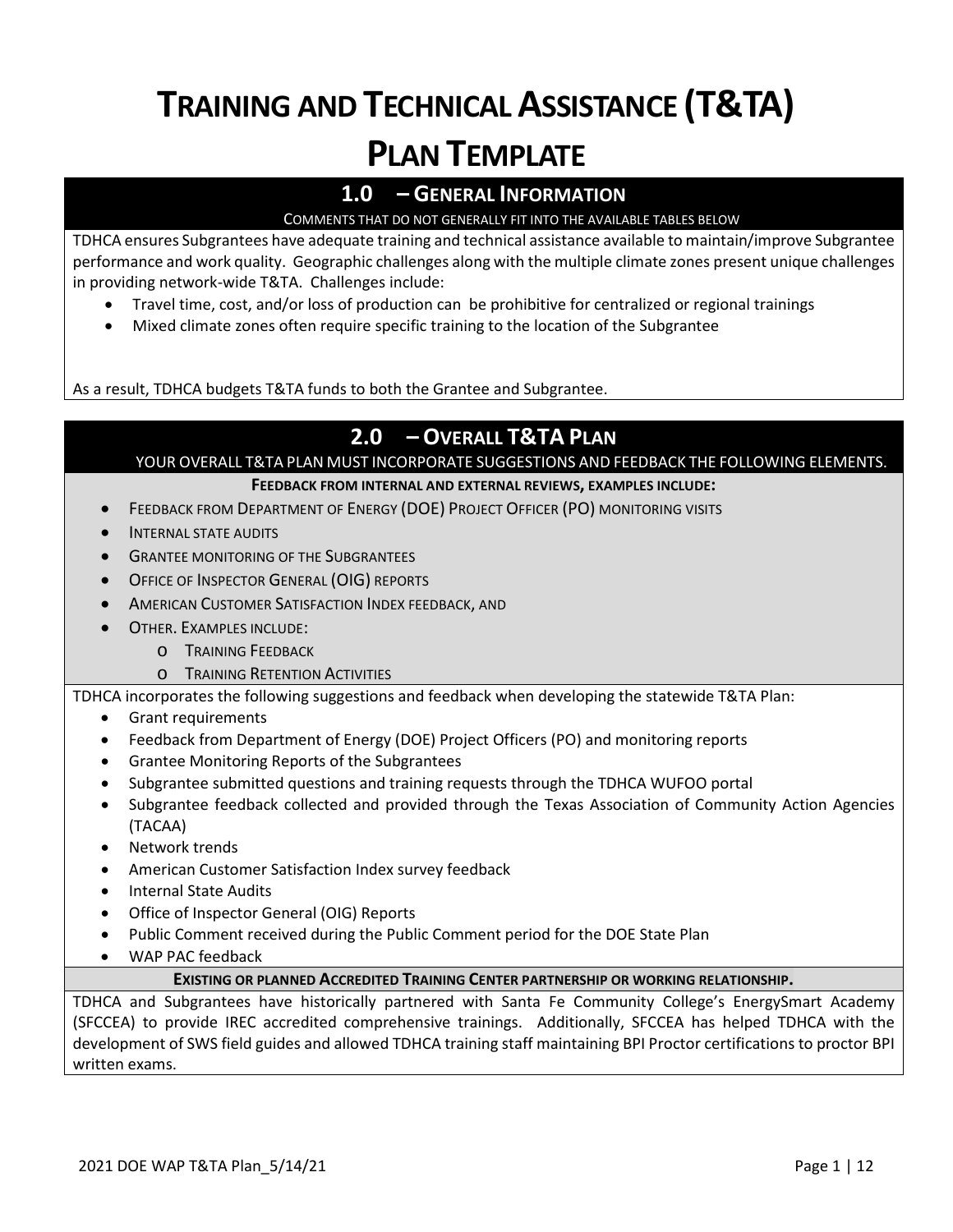#### **PREPARATIONS FOR FUTURE/UPCOMING PROGRAM REQUIREMENTS, EXAMPLES INCLUDE:**

- **UPDATED STANDARD WORK SPECIFICATIONS (SWS)**
- **MIGRATION TO ONLINE WEATHERIZATION ASSISTANT**
- **INCLUSION OF SPECIFIC LANGUAGE FROM WEATHERIZATION PROGRAM NOTICES (WPN)**

TDHCA is preparing for the following upcoming program requirements:

- Updated/streamlined Standard Work Specifications (SWS)
	- o Texas SWS Field Guide is updated and was submitted to DOE on 5/7/2021. An SWS Field Guide training session for Subgrantees is scheduled on 5/26/21 during the Texas Association of Community Action Agencies (TACAA) virtual conference and will be implemented upon DOE approval/implementation of PY21 DOE contracts.
- Migration to the online Weatherization Assistant
	- o TDHCA training staff has been in communication with an accredited training provider and is currently in the planning phase of a training to ensure WA v10 is fully implemented by June of 2022. Projected timeline is as follows:
		- September 2021
			- Review Core Curriculum once released and start coordination with IREC training facility to develop the Comprehensive Training which will at minimum cover WA v10 setup/use
			- Review pandemic status to determine best suited training delivery method, i.e. virtual, regional classroom, network-wide classroom, or combination and projected time frame to determine if adjustments are necessary
		- October-November 2021
			- Development of the WA v10 Comprehensive Training and materials
		- December 2021
			- Review Comprehensive Training & finalize implementation plan/schedule
		- **Jan-March 2022** 
			- Provide Comprehensive Trainings in joint coordination with IREC approved facility and implement the new WA v10 energy audit for all twenty two (22) Subgrantees as outlined in the implementation plan/schedule determined in December 2021.
		- Feb-April 2022
			- Conduct a series of in-person/virtual meetings to clarify any questions and provide any needed additional T&TA.
- Inclusion of specific updated language from Weatherization Program Notices (WPN)
	- o TDHCA updates specific language on an as-needed basis.
	- Updates/clarifications as required by Weatherization Assistance Program (WAP) Reauthorization Bill

**WHAT PROTOCOLS ARE IN PLACE WHICH ENSURE UNTRAINED STAFF ARE NOT LEFT WITHOUT SUPERVISIONS DURING FIELD OPERATIONS?**

Per Texas Administrative Code (TAC) 6.6 (e), Subgrantees are required, upon hiring of a new program coordinator, to contact the Department with written notification within 30 calendar days of hiring to receive new manager/coordinator T&TA. Initial training for non-coordinator staff is generally conducted by the Subgrantee utilizing training resources available on TDHCA's website. On an as-needed basis TDHCA training staff is available to assist with T&TA upon request. Partnerships with the statewide home performance industry on training issues; if applicable.

TDHCA does not currently partner with any statewide home performance industries.

# **HOW DOES ANALYSIS CONDUCTED, AS DETAILED IN SECTION V.6 OF THE ANNUAL APPLICATION, INFLUENCE THE DEVELOPMENT OF T&TA ACTIVITIES AND PRIORITIES?**

Subgrantees are reviewed by TDHCA's Executive Award & Review Advisory Committee (EARAC) and monitored as described in V8.3 Monitoring Activities. Results of the EARAC review and monitoring visit(s) are shared with T&TA staff. Identified issue(s) as a result of the EARAC review and/or monitoring visits are analyzed by T&TA staff to determine how to best provide T&TA to the Subgrantee to resolve any issue(s).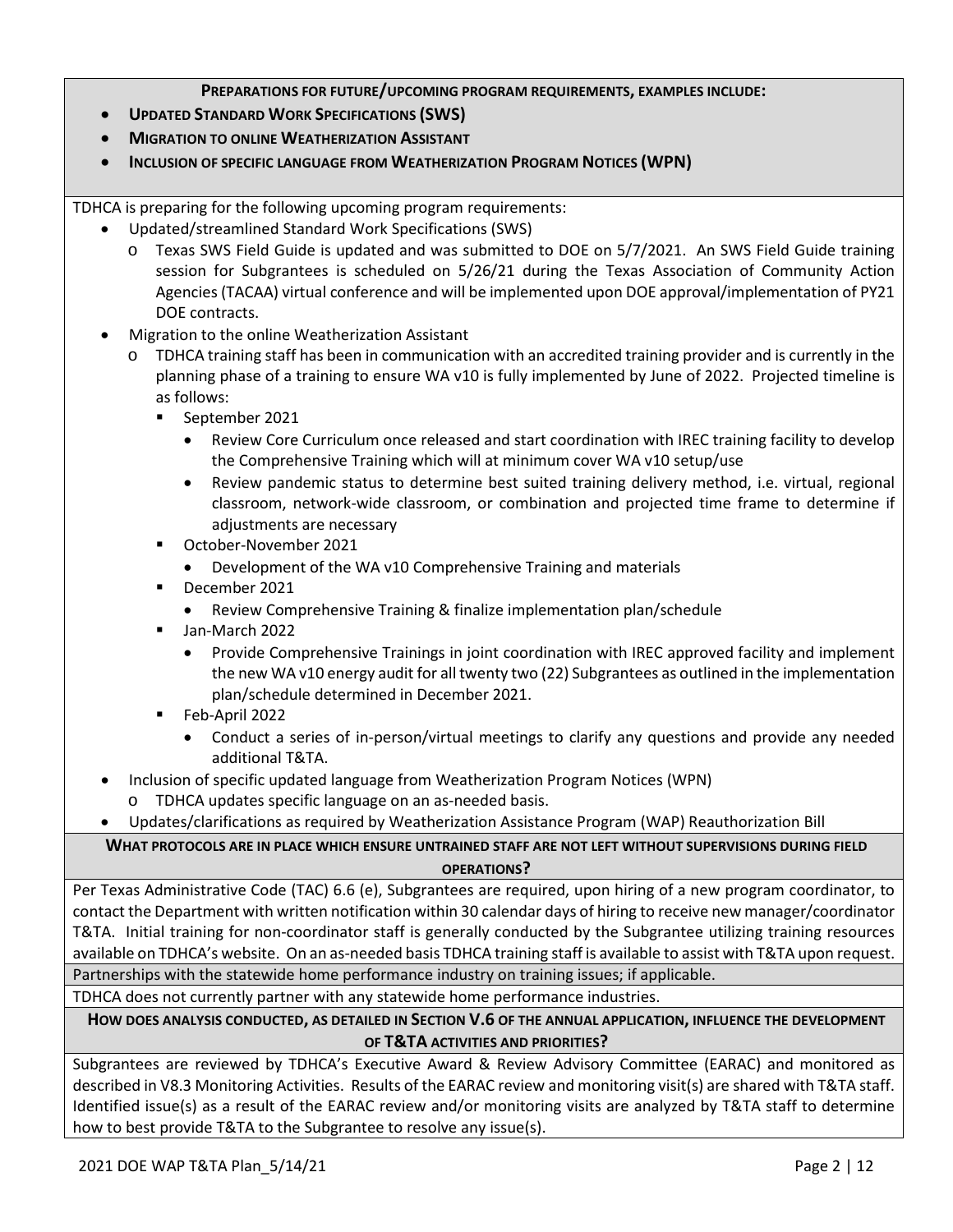# **3.0 – WORKFORCE CREDENTIALS**

#### **DESCRIBE THE FOLLOWING ASPECTS OF YOUR T&TA PLAN RELATED TO WORKFORCE CREDENTIALS.**

#### **FEDERALLY REQUIRED CREDENTIALS. EXAMPLES INCLUDE:**

#### • **ENVIRONMENTAL PROTECTION AGENCY LEAD RENOVATION, REPAIR, AND PAINTING PROGRAM**

#### • **HOME ENERGY PROFESSIONALS QUALITY CONTROL INSPECTOR CERTIFICATION**

#### Federally Required Credentials:

- Environmental Protection Agency (EPA) Lead Renovator Certification
- Home Energy Professionals Quality Control Inspector (QCI) certification
- Home Energy Professionals Energy Auditor (EA) certification
- AHERA or state certification to test, encapsulate, abate, etc., asbestos containing material (ACM) as outlined within WPN 17-7

#### **GRANTEE/STATE REQUIRED CREDENTIALS. EXAMPLES INCLUDE:**

• **BUILDING PERFORMANCE INSTITUTE BUILDING ANALYST**

#### • **GRANTEE-DEVELOPED CERTIFICATIONS**

TDHCA/Texas does not currently require any credentials outside of the Federal or Subgrantee/Local identified credentials for the Weatherization Assistance Program; however, TDHCA does strongly encourage the Building Performance Institute Building Analyst Certification as a prerequisite to advanced Home Energy Professional Certifications.

#### **SUBGRANTEE/LOCAL REQUIRED CREDENTIALS. EXAMPLES INCLUDE:**

#### • **CONTRACTOR LICENSING**

Subgrantee/Local required credentials:

- State Contractor Licensing for required services, i.e. HVAC, plumbing, electrical, etc.
- OSHA 30 Construction Safety Course (for supervisors)
- OSHA 10 Construction Safety Course (for crew members)

#### **INDUSTRY REQUIRED CREDENTIALS. EXAMPLES INCLUDE:**

- **EQUIPMENT/MATERIAL MANUFACTURE CERTIFICATION**
- **VENDOR CERTIFICATION**

#### **(E.G. EQUIPMENT/MATERIAL MANUFACTURE CERTIFICATION, VENDOR CERTIFICATION)**

Industry required credentials are as follows:

- Equipment/Material Manufacture Certification
- Vendor Certification (e.g. Equipment/Material Manufacture Certification, Vendor Certification)

#### **PROCESS FOR MAINTAINING WORKFORCE CREDENTIALS**

Subgrantees are required to have an internal process in place to ensure all required workforce credentials are obtained, tracked, and maintained. As part of each Subgrantees annual monitoring scope, TDHCA compliance monitoring staff test to ensure workforce credential compliance.

#### **HOW CREDENTIALS ARE TRACKED**

Subgrantees each have their own internal tracking process in place to ensure all workforce credentials are obtained and/or retained, which is tested by TDHCA compliance monitoring staff to ensure compliance. Additionally, Subgrantees are required annually to update their agency contact information to TDHCA which includes the reporting of the following certifications for Grantee tracking purposes:

- QCI
- Multi-Family QCI
- Energy Auditor
- Retrofit Installer
- Crew Leader
- Lead Safe Renovator
- OSHA 10
- OSHA 30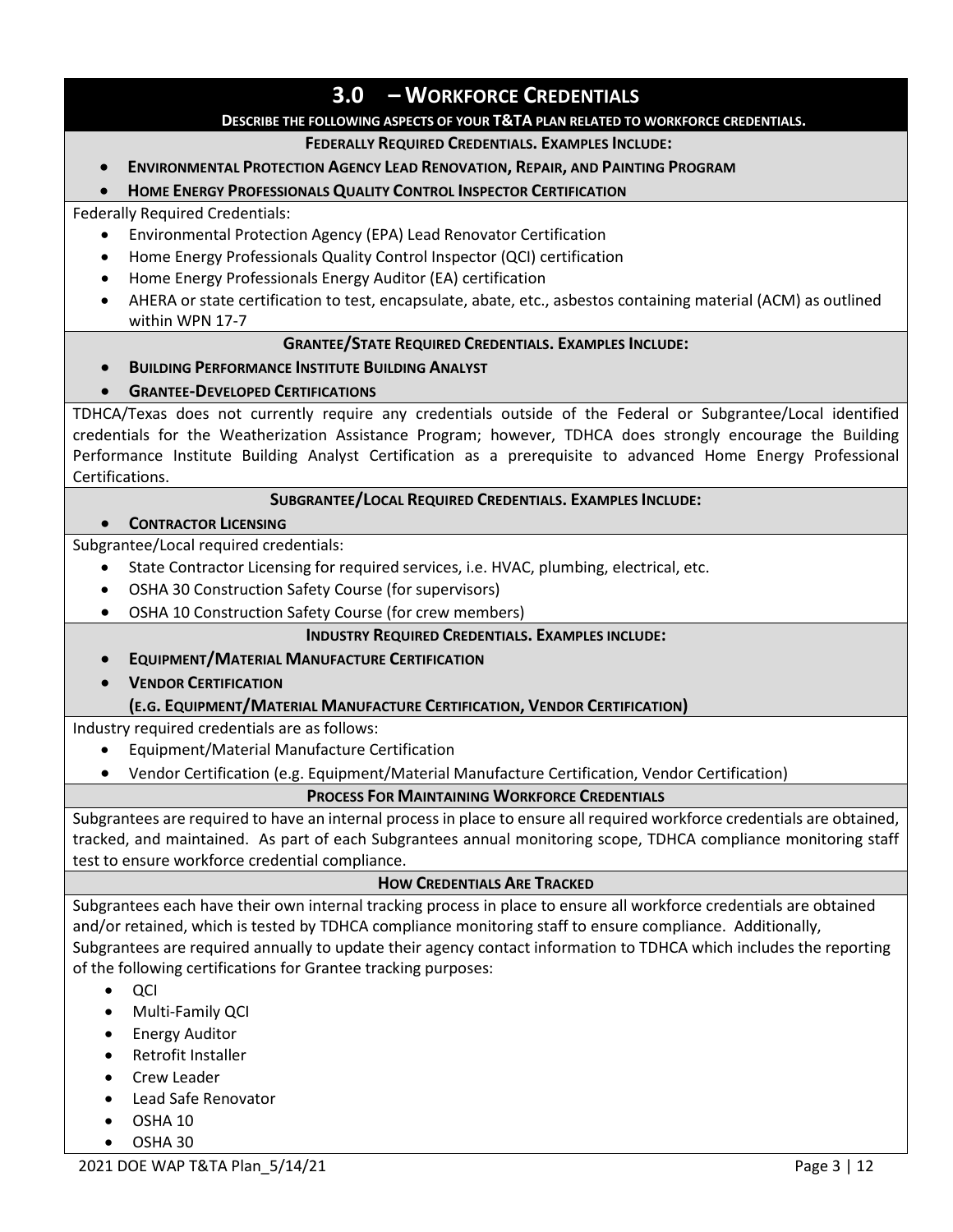# **4.0 – TRAINING**

GRANTEES HAVE TWO OPTIONS TO DESCRIBE THEIR TRAINING.

- A) USE THE EMBEDDED SPREADSHEET\* TO IDENTIFY AND DESCRIBE THE TRAINING SCHEDULE FOR GRANTEE AND SUBGRANTEE STAFF. INCLUDE TECHNICAL AND NON-TECHNICAL TRAINING.
- B) OR USE THE FIELDS BELOW TO IDENTIFY AND DESCRIBE THE TRAINING SCHEDULE FOR GRANTEE AND SUBGRANTEE STAFF. INCLUDE TECHNICAL AND NON-TECHNICAL TRAINING.

GRANTEE'S ARE TO INCLUDE THE FOLLOWING IN THEIR DESCRIPTIONS REGARDLESS OF WHAT OPTION IS BEING USED TO DESCRIBE THEIR TRAINING PLAN:

- SPECIFY WHETHER ATTENDANCE IS MANDATORY, AND THE RAMIFICATIONS FOR NON-COMPLIANCE.
- SPECIFY IF THE T&TA PLAN SPANS MULTIPLE PROGRAM YEARS (PY), INDICATE WHICH TRAININGS ARE INTENDED IN THE CURRENT PY AND WHICH ARE PLANNED FOR FUTURE PYS.

\* THE EMBEDDED SPREADSHEET, IF COMPLETED AT THE END OF THE YEAR TO RECORD DELIVERED TRAINING, CAN BE USED AS DOCUMENTATION FOR THE REQUIRED ANNUAL T&TA REPORT. DOUBLE CLICK TO OPEN SPREADSHEET. ENTER INFORMATION AND CLOSE. IT WILL AUTOMATICALLY SAVE YOUR INFORMATION



TTA Planning and Reporting Template Fi

# **PROGRAMMATIC/ADMINISTRATION TRAINING**

- FINANCIAL (I.E. 2 CFR 200)
- MANAGEMENT (I.E. 10 CFR 440)

Programmatic/Administration training is available to each Subgrantee through the following:

- Financial (i.e. 2 CFR 200)
	- o Onsite and/or virtual fiscal trainings are available through TDHCA training staff upon request or as deemed necessary by Grantee staff to address day to day needs such as procurement, rule clarifications/references, contractual requirements, reporting, expenditure allowability, etc.
	- o Intensive Subgrantee fiscal training is available upon request and provided by contracted consultants for complex needs such as cost allocation, budgeting, grant fund accounting, etc.
		- o Peer-to-Peer training is available from recognized experienced WX network Subgrantees
		- o Training conferences
- Management (i.e. 10 CFR 440)
	- o New program coordinator trainings are available and required for all newly hired staff that cover WX timeline, program rules, available resources, reporting requirements, etc.
	- o Onsite and/or virtual management trainings are available through TDHCA training staff upon request or as deemed necessary by Grantee staff to address management training needs
	- o Peer-to-Peer training from recognized experienced WX network Subgrantees
	- o Training conferences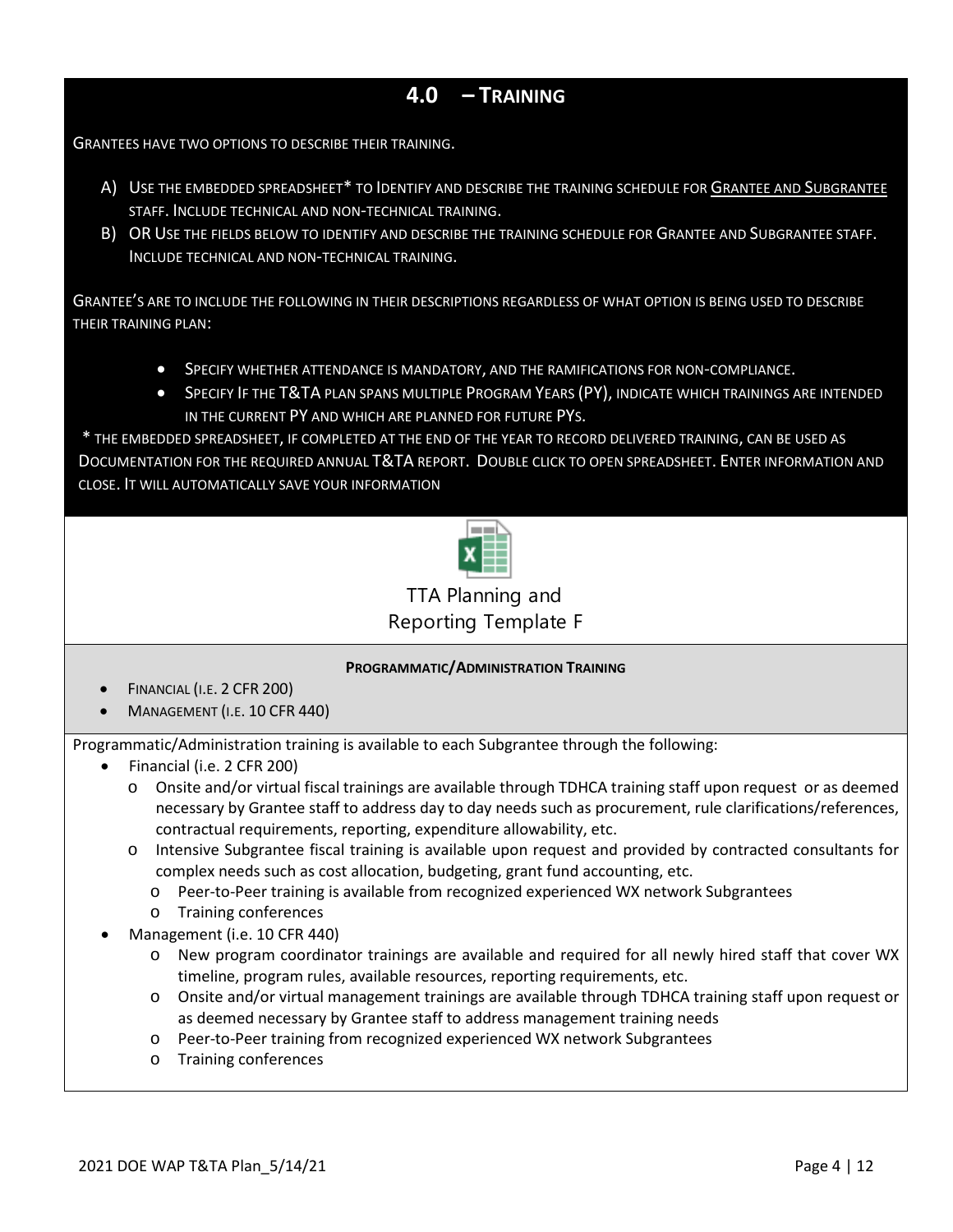Additional Programmatic/Administration training is handled on an ongoing and as-needed basis as identified by network request, new/updated requirements, new staff hires, results of monitoring reports, or as deemed necessary by Grantee staff.

**COMPREHENSIVE TECHNICAL TRAINING ALIGNED TO THE JOB TASK ANALYSIS (IDENTIFY AT WHAT INTERVALS WORKERS WILL RECEIVE REGULAR, COMPREHENSIVE TRAINING AS REQUIRED BY WEATHERIZATION PROGRAM NOTICE (WPN) 15-4)**

- **QUALITY CONTROL INSPECTOR**
- **ENERGY AUDITOR**
- CREW LEAD
- **RETROFIT INSTALLER/TECHNICIAN**

TDHCA requires each of the professional certifications listed below to receive a refresher course and recertify every three years through an accredited IREC training provider:

- Quality Control Inspector
- Energy Auditor

In accordance with WPN 15-4 all comprehensive technical trainings will be provided through an accredited IREC training facility and align with the occupation-specific Job Task Analysis (JTA) for each QCI, EA, Crew Lead, Retrofit Installer/Technician certification. Regularity of comprehensive technical trainings will be based on workforce needs and fund availability.

TDHCA is currently planning to offer at least one annual network-wide comprehensive technical training opportunity based on specific JTAs needing improvement as identified through network trends/issues.

Subgrantees are encouraged to identify occupation-specific JTA weaknesses within their local agency and obtain necessary comprehensive technical training utilizing their individual awarded T&TA funds.

Additional comprehensive technical training is handled on an ongoing and as-needed basis as identified by network request, new/updated requirements, new staff hires, results of monitoring reports, or as deemed necessary by Grantee staff.

#### **SPECIFIC TECHNICAL TRAINING**

- TOPICS IDENTIFIED DURING MONITORING VISIT(S)
- **ENERGY MODELING**
- HEALTH & SAFETY. ALL H&S TOPICS IN WPN 17-7 REQUIRE SOME LEVEL OF TRAINING FOR ALL AFFECTED WORKERS, THE FREQUENCY OF THIS TRAINING IS A GRANTEE DECISION. EXAMPLES INCLUDE:
	- o AIR CONDITIONING AND HEATING SYSTEMS
	- o ASBESTOS
	- o BIOLOGICALS AND UNSANITARY CONDITIONS
	- o BUILDING STRUCTURE AND ROOFING
	- o CODE COMPLIANCE
	- o COMBUSTION GASES
	- o ELECTRICAL
	- o FORMALDEHYDE, VOLATILE ORGANIC COMPOUNDS (VOCS), FLAMMABLE LIQUIDS, AND OTHER AIR POLLUTANTS
	- o FUEL LEAKS
	- o GAS RANGE/OVENS
	- o HAZARDOUS MATERIALS DISPOSAL
	- o INJURY PREVENTION OF OCCUPANTS AND WEATHERIZATION WORKERS
	- o LEAD BASED PAINT
	- o EPA'S LEAD RENOVATION, REPAIR & PAINTING PROGRAM (RRP)MOLD/MOISTURE
	- o PESTS
	- o RADON
	- o SAFETY DEVICES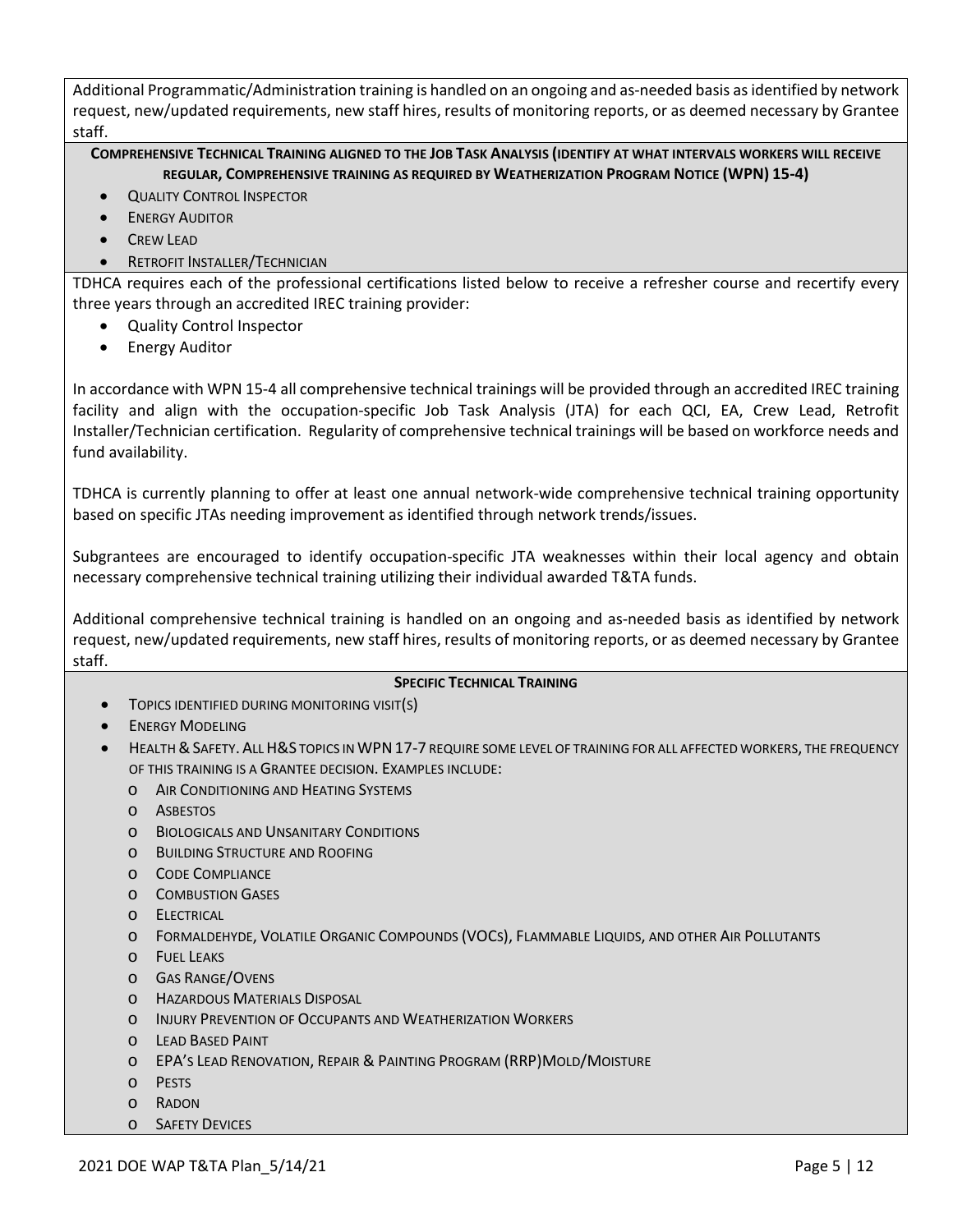- o VENTILATION AND INDOOR AIR QUALITY
	- **AMERICAN SOCIETY OF HEATING REFRIGERATION AND AIR-CONDITIONING ENGINEERS (ASHRAE)**
- o WINDOW REPAIR, DOOR REPAIR
- o WORKER SAFETY
	- OSHA
- o ADDITIONAL TOPICS AS DESCRIBED IN HEALTH & SAFETY PLAN
- CLIENT EDUCATION (TRAINING WORKERS TO CONDUCT CLIENT EDUCATION). EXAMPLES INCLUDE:
	- o ENERGY SAVINGS STRATEGIES
	- o PROGRAM-SPECIFIC INFORMATION. EXAMPLES INCLUDE:
		- **WHAT TO EXPECT**
		- **ADDITIONAL RESOURCES**
	- o HEALTH & SAFETY ISSUES

Specific Training offerings are available to all Subgrantees as follows:

- Topics identified during monitoring visit(s)
	- o Feedback from Department of Energy (DOE) Project Officers (PO) and monitoring reports
		- Feedback from Project Officers and DOE identified monitoring issues/network trends are addressed in network-wide training(s)
		- Subgrantee specific trainings are performed for all Subgrantees selected as part of the monitoring sample and training is performed to correct the specific areas of deficiency identified in the agency's DOE monitoring report
		- TDHCA WAP monitors utilize the DOE monitoring report to adjust sampling and increase focus in the identified areas. Identified issues/network trends are addressed utilizing network-wide or Subgrantee specific trainings
	- o Grantee Monitoring Reports of the Subgrantees
		- TDHCA T&TA staff are copied on all monitoring reports and/or a staff meeting is held for monitors to debrief T&TA staff after each visit. In those meetings, monitoring staff relay issues found related to the Subgrantee as well as overall trends identified. Following the monitoring report, T&TA staff provide an initial email to the Subgrantee to provide resources for identified issues. T&TA staff applies this debrief information when determining the needs for Subgrantee specific T&TA and to plan any needed training curriculum
- **Energy Modeling** 
	- o Weatherization Assistant online training is available for Subgrantees on demand through the TDHCA website at the following link: [Weatherization Assistant Online Training](https://www.weatherizationassistanttraining.org/index.php)
	- o TDHCA has created a Weatherization Assistant (NEAT/MHEA) training guide to aid Subgrantees in energy audit modeling and is available for Subgrantees on the TDHCA website at the following link: [Weatherization](https://www.tdhca.state.tx.us/community-affairs/wap/docs/NEAT-StudentGuide.pdf)  [Assistant \(NEAT/MHEA\) -Student Guide](https://www.tdhca.state.tx.us/community-affairs/wap/docs/NEAT-StudentGuide.pdf)
	- o Specific energy audit training/questions in regards to energy audit modeling is readily available upon Subgrantee request or as determined necessary by Grantee staff.
- Health & Safety. All H&S topics in WPN 17-7 require some level of training for all affected workers, the frequency of these type trainings is based on workforce needs. H&S training examples include:
	- o Air Conditioning and Heating Systems
		- **WAP H&S Policy training on allowable activities**
		- **EXECT** Licensing and/or certifications for HVAC installers as required by authority having jurisdiction
		- **EXECT** CAZ depressurization test and inspection training
	- o Asbestos
		- **How to identify suspected ACM**
		- **EXEC** Licensing/certification/training requirements
		- **Safe work practices**
	- o Biologicals and Unsanitary Conditions
		- How to recognize unsafe conditions and when to defer
		- **Safe work practices when encountering such conditions**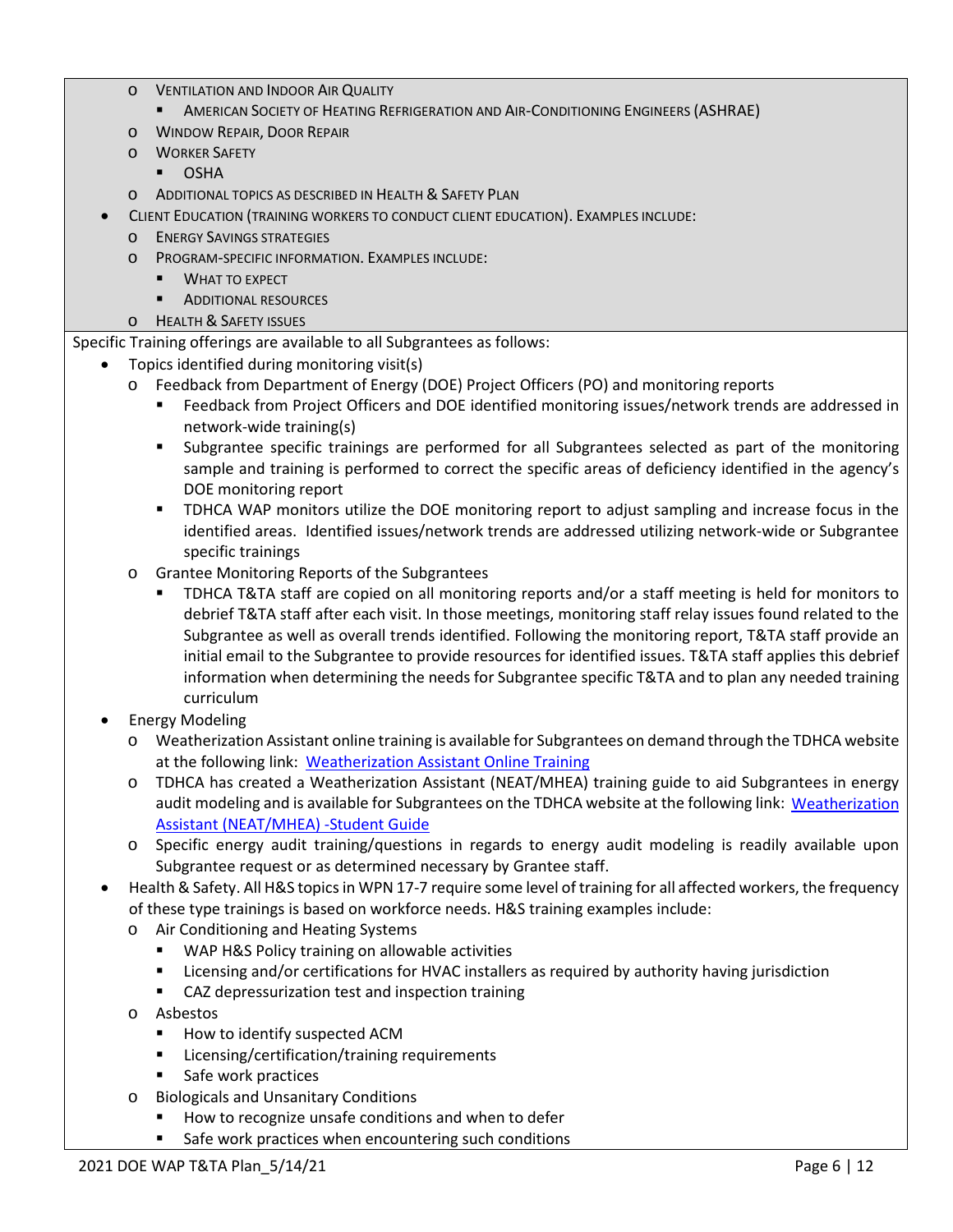- o Building Structure and Roofing
	- How to identify structural and roofing issues
- o Code Compliance
	- **How to determine what code compliance may be required**
- o Combustion Gases
	- **How to perform appropriate testing, determine when a building is excessively depressurized, and the** difference between air free and as-measured CO
	- **•** CO action levels
- o Electrical
	- How to identify electrical hazards
	- Local or Authority Having Jurisdiction (AHJ)) code compliance
- o Formaldehyde, Volatile Organic Compounds (VOCs), Flammable Liquids, and other Air Pollutants
	- How to recognize potential hazards and when removal is necessary
- o Fuel Leaks
	- **Fuel leak testing**
- o Gas Range/Ovens
	- **Testing techniques**
	- **CO** action levels
- o Hazardous Materials Disposal
	- Appropriate Personal Protective Equipment (PPE) for working with hazardous waste materials
	- **Disposal requirements and locations**
	- Health and environmental risks related to hazardous materials
- o Injury Prevention of Occupants and Weatherization Workers
	- **Hazard identification**
- o Lead Based Paint & EPA's Lead Renovation, Repair & Painting Program (RRP)
	- All employees and contractors working on pre-1978 homes must receive training to install measures in a lead-safe manner in accordance with the SWS and EPA protocols, and installation must be overseen by an EPA Certified Renovator
	- **F** Grantee Monitors and Inspectors must be Certified Renovators
- o Mold/Moisture
	- National curriculum on mold and moisture or equivalent
	- **How to recognize drainage issues**
- o Occupant Pre-existing or Potential Health Conditions
	- How to assess occupant preexisting conditions and determine what action to take if the home is not deferred
	- Awareness of potential hazards
- o Pests
	- How to assess presence and degree of infestation, associated risks, and deferral policy
- o Radon
	- Auditors, assessors, and inspectors must have knowledge of radon, what it is and how it occurs, including what factors may make radon worse, and precautionary measures that may be helpful
	- Workers must be trained in proper vapor retarder installation
	- **Provide zonal radon map resources**
- o Safety Devices
	- **Where to install alarms**
	- **Local code compliance**
- o Ventilation and Indoor Air Quality
	- American Society of Heating Refrigeration and Air-Conditioning Engineers (ASHRAE) requirements
	- **EXELMARE 62.2 training including proper sizing, evaluation of existing and new systems**
	- If the grantee opts to adopt a new version of ASHRAE 62.2 then training and technical assistance should be planned to prepare crews to implement the new standard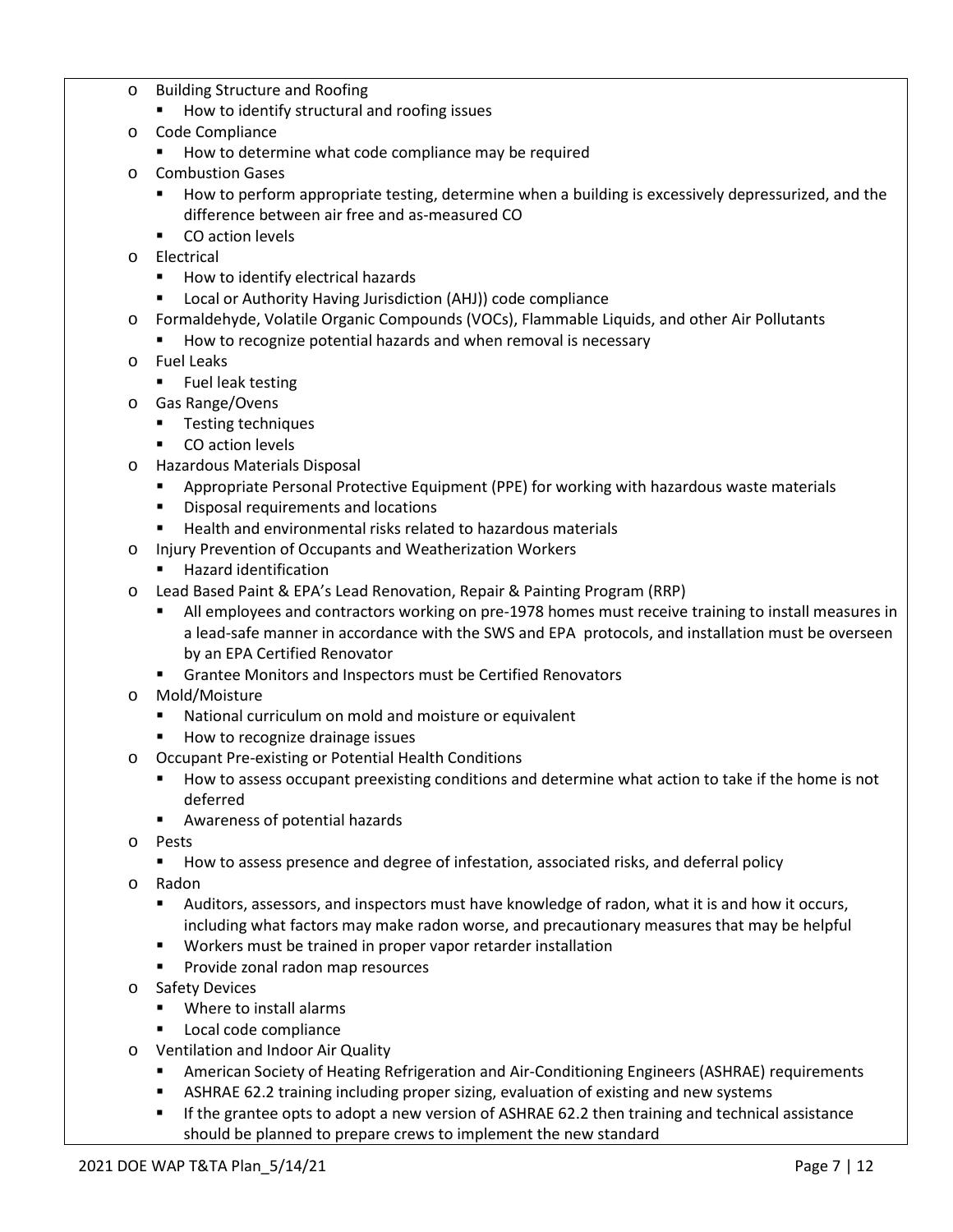- o Window Repair, Door Repair
	- Awareness of guidance
- o Worker Safety
	- Use and importance of PPE
	- Safety training appropriate for job requirements. OSHA 30 for supervisors and OSHA 10 for crew members
	- **Ongoing training as required in Hazard Communication Program**
- o Water Heater Replacement
	- **Water temperature testing**
	- How to identify if repair or replacement is warranted
- Client Education (training workers to conduct client education). Examples include:
- o Importance of providing both written and verbal education for each client
- o How to review energy savings materials
- $\circ$  Steps to properly educate clients on instructions for equipment operation and/or maintenance

Additional Specific Training is handled on an ongoing and as-needed basis as identified by network request, new/updated requirements, new staff hires, results of monitoring reports, or as deemed necessary by Grantee staff.

### **CONFERENCES. EXAMPLES INCLUDE:**

- **ENERGY OUTWEST**
- **BUILDING PERFORMANCE ASSOCIATION**
- **NATIONAL ASSOCIATION FOR STATE AND COMMUNITY SERVICE PROVIDERS**
- **COMMUNITY ACTION PARTNERSHIP**

TDHCA relays all conference related Weatherization Memorandums/Notifications allowing use of training funds to Subgrantees. Conference attendance examples include:

- Energy OutWest
- Building Performance Association
- National Association for State and Community Service Providers
- Community Action Partnership

# **OTHER, PLEASE SPECIFY:**

TDHCA budgets T&TA funds for both the Grantee and Subgrantees. Grantee funds are utilized to provide training to network-wide identified trends/weaknesses. Direct Subgrantee T&TA funds are to be utilized by Subgrantees to obtain necessary training specific to their individual needs.

# **5.0 – TECHNICAL ASSISTANCE**

# DESCRIBE THE TECHNICAL ASSISTANCE ACTIVITIES INCLUDED IN THE T&TA BUDGET CATEGORY.

# **PROGRAMMATIC/ADMINISTRATION SUPPORT**

Programmatic/Administration technical assistance is readily available and provided to all Subgrantees utilizing TDHCA training staff through the following methods:

- Questions and/or technical assistance is continuously available for all Subgrantees through the TDHCA WUFOO online portal at the following link: [Submit a Program Question or Request T&TA.](https://tdhca.wufoo.com/forms/request-for-ca-program-assistance/)
- Virtual technical assistance is provided utilizing platforms such as GoTo Meeting, Microsoft® Teams, FaceTime, etc.
- Subgrantee onsite or network trainings
- TDHCA website resources such as TDHCA developed Best Practices, Frequently Asked Questions, training videos, etc.
- Peer-to-Peer technical assistance/information exchange is available from recognized experienced WX network Subgrantees
- Activities in coordination with Texas Association of Community Action Agencies (TACAA)
- Quarterly Network Calls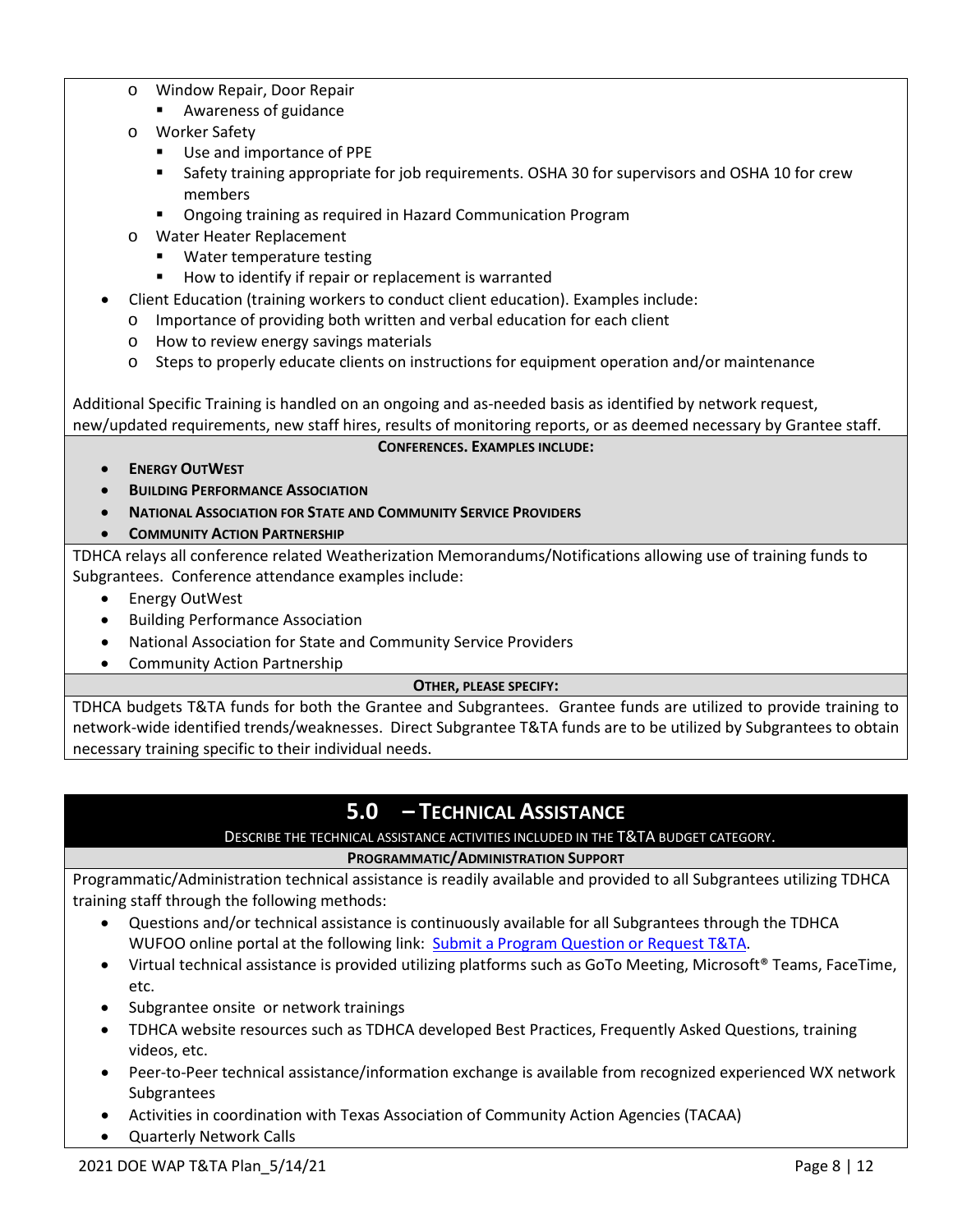### • WAP E-Newsletters

Additional Programmatic/Administration technical assistance methods are created/utilized on an as-needed basis to improve program administration, effectiveness, and delivery of services.

#### **TECHNICAL SUPPORT**

Technical Support is readily available and provided to Subgrantees utilizing TDHCA training staff through the following methods:

- Questions and/or technical assistance is continuously available for all Subgrantees through the TDHCA WUFOO online portal at the following link: [Submit a Program Question or Request T&TA.](https://tdhca.wufoo.com/forms/request-for-ca-program-assistance/)
- Virtual support is provided utilizing platforms such as GoTo Meeting/Webinar, Microsoft® Teams, FaceTime, etc.
- Subgrantee onsite or network trainings
- TDHCA website resources such as TDHCA developed Best Practices/Forms, training videos, etc.
- Peer-to-Peer technical assistance/information exchange is available from recognized experienced WX network Subgrantees
- Activities in coordination with TACAA
- Quarterly Network Calls
- WAP E-Newsletters

Additional technical support methods are created/utilized on an as-needed basis to improve program administration, effectiveness, and delivery of services.

### **HEALTH & SAFETY SUPPORT ACTIVITIES**

H&S support is readily available and provided to Subgrantees utilizing TDHCA training staff through the following methods:

- Questions and/or technical assistance is continuously available for all Subgrantees through the TDHCA WUFOO online portal at the following link: [Submit a Program Question or Request T&TA.](https://tdhca.wufoo.com/forms/request-for-ca-program-assistance/)
- Virtual support is provided utilizing platforms such as GoTo Meeting/Webinar, Microsoft® Teams, FaceTime, etc.
- Subgrantee onsite or network trainings
- TDHCA website resources such as TDHCA developed Best Practices/Forms, training videos, etc.
- Peer-to-Peer technical assistance/information exchange is available from recognized experienced WX network Subgrantees
- Activities in coordination with TACAA
- Quarterly Network Calls
- WAP E-Newsletters

Additional H&S support methods are created/utilized on an as-needed basis to improve program administration, effectiveness, and delivery of services.

#### **MONITORING**

**WHAT PERCENTAGE OF T&TA FUNDING IS ALLOCATED TO MONITORING? (IF DEFINED IN SECTION B OF THE BUDGET DETAILS WITHIN THE ANNUAL APPLICATION, INCLUDE THAT WITHIN YOUR DESCRIPTION BELOW.)**

TDHCA WAP Monitoring staff who conduct fiscal/administrative and inspection monitoring activities are paid out of administration (10%) and T&TA (30%) budget categories.

#### **OTHER, PLEASE SPECIFY**

TDHCA is very fortunate to have a Compliance Monitoring staff experienced in Subgrantee monitoring, unit assessments, audits, material installation, inspections, and the training and technical assistance that support each. TDHCA Compliance staff work in conjunction with Department Training staff to continuously improve our weatherization program.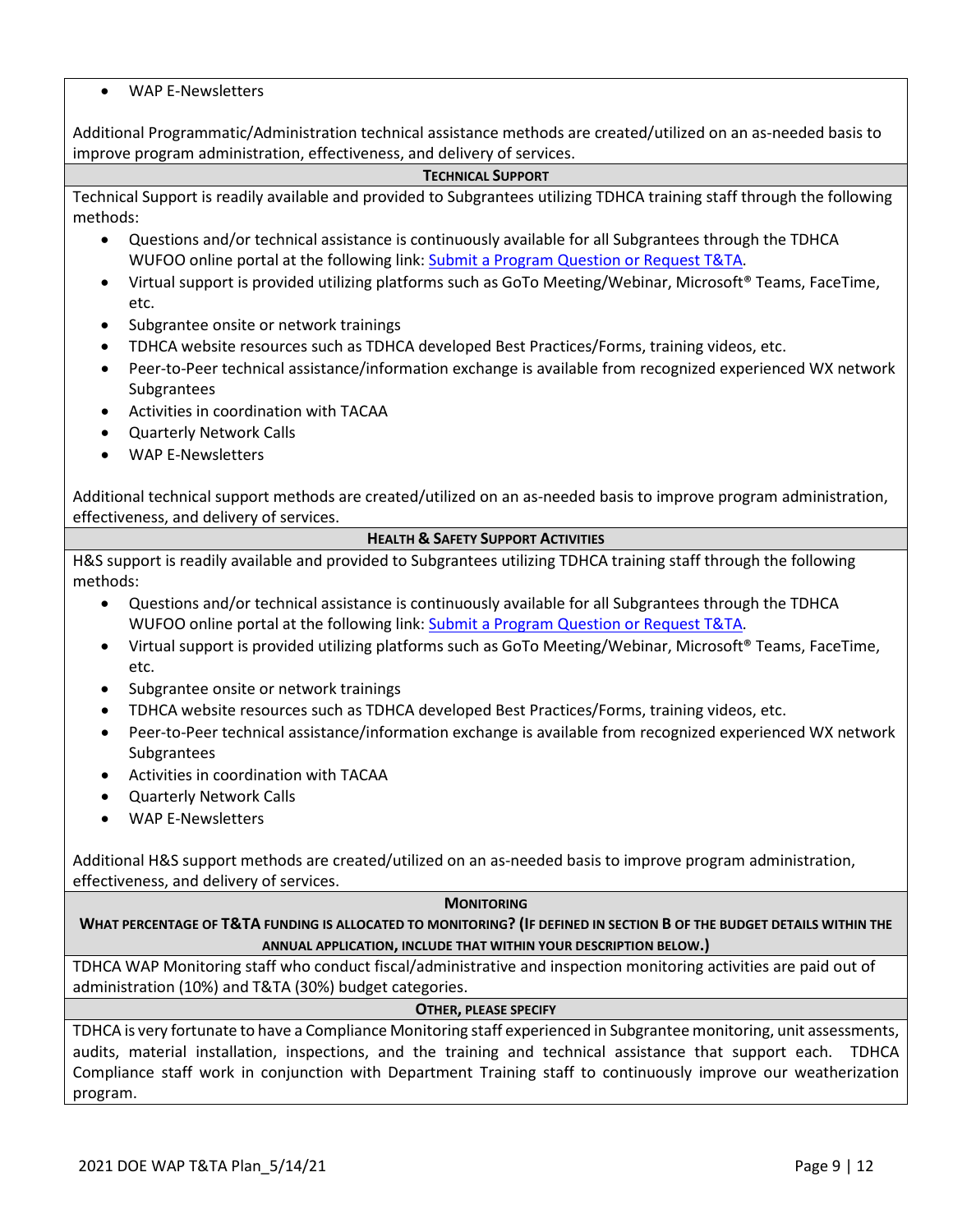# **6.0 CLIENT EDUCATION**

#### **DESCRIBE WHAT CURRENT AND PLANNED CLIENT EDUCATION MATERIALS AND/OR ACTIVITIES ARE INCLUDED IN THE T&TA BUDGET CATEGORY. ONLY THOSE PAID FOR WITH T&TA FUNDS NEED TO BE MENTIONED.**

### **NOTE: THIS DOES NOT INCLUDE TRAINING WORKERS TO DELIVER CLIENT EDUCATION. THIS SHOULD BE DESCRIBED IN THE TRAINING SECTION, ABOVE.**

CLIENT EDUCATION ACTIVITIES PRIOR TO, DURING AND AFTER WEATHERIZATION WHICH ADDRESS THE WEATHERIZATION PROCESS AND ENERGY SAVINGS DETAILS

TDHCA requires Subgrantees to provide client education to each client. Subgrantees are required to provide, at minimum, educational materials in verbal and written format. Client education may include temperature strips that indicate the temperature in the room, energy savings tips and materials, and instructions for equipment operation and/or maintenance. Compliance staff reviews materials and procedures during each Subgrantees annual onsite monitoring.

### CLIENT EDUCATION ACTIVITIES REGARDING H&S ISSUES AS INDICATED IN WPN 17-7

- o AIR CONDITIONING AND HEATING SYSTEMS
- o ASBESTOS
- o BIOLOGICALS AND UNSANITARY CONDITIONS
- o BUILDING STRUCTURE AND ROOFING
- o CODE COMPLIANCE
- o COMBUSTION GASES
- o ELECTRICAL
- o FORMALDEHYDE, VOLATILE ORGANIC COMPOUNDS (VOCS), FLAMMABLE LIQUIDS, AND OTHER AIR POLLUTANTS
- o FUEL LEAKS
- o GAS RANGE/OVENS
- o HAZARDOUS MATERIALS DISPOSAL
- o INJURY PREVENTION OF OCCUPANTS AND WEATHERIZATION WORKERS
- o LEAD BASED PAINT
- o EPA'S LEAD RENOVATION, REPAIR & PAINTING PROGRAM (RRP)MOLD/MOISTURE
- o PESTS
- o RADON
- o SAFETY DEVICES
- o VENTILATION AND INDOOR AIR QUALITY
	- **AMERICAN SOCIETY OF HEATING REFRIGERATION AND AIR-CONDITIONING ENGINEERS (ASHRAE)**
- o WINDOW REPAIR, DOOR REPAIR
- o WORKER SAFETY
	- OSHA
- o ADDITIONAL TOPICS AS DESCRIBED IN HEALTH & SAFETY PLAN

Client education activities/resources regarding H&S issues are provided by Subgrantees to ensure compliance with WPN 17-7 as follows:

• A Client H&S Questionnaire is required to be completed by Subgrantees for each unit weatherized. Questionnaire can be located on the TDHCA website at the following links:

o [Client H&S Questionnaire](https://www.tdhca.state.tx.us/community-affairs/wap/docs/WAP-ClientHSQuestionnaire.pdf)

• When deferral is necessary, Subgrantees are required to provide information to the client, in writing, describing conditions that must be met in order for weatherization to commence and if applicable, include any of the additional specific information detailed below. A copy of the notification must also be retained within the client file.

o Appropriate referral resources shall also be provided to the client.

- Air Conditioning and Heating Systems
	- o Discuss appropriate use and maintenance of units.
	- o Provide all paperwork and manuals for any installed equipment.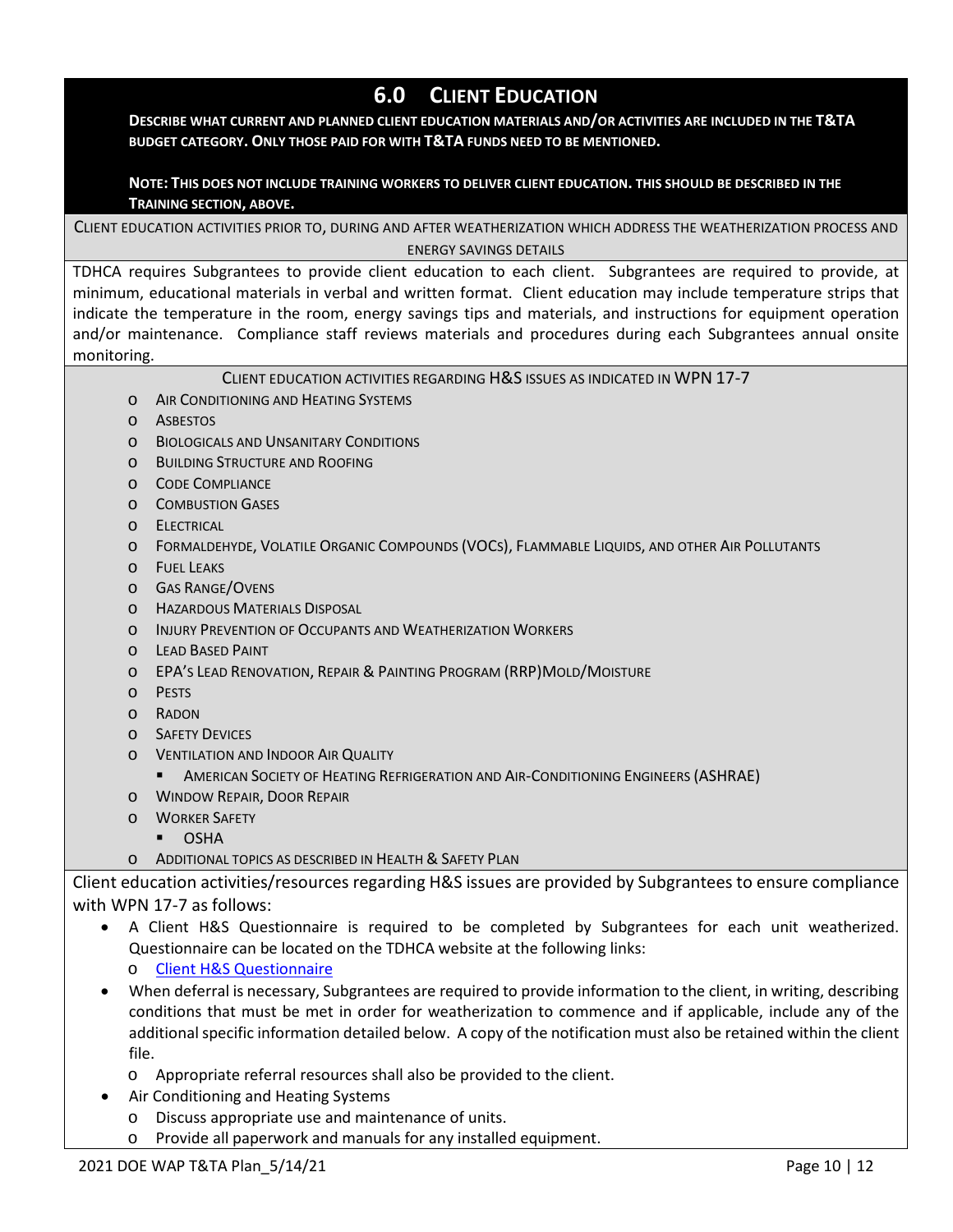- o Discuss and provide information on proper disposal of bulk fuel tanks when not removed as part of the weatherization work.
- o Where combustion equipment is present, provide safety information, including how to recognize depressurization.
- Asbestos
	- o Resources can be located on the TDHCA website or at the following link:
		- [OSHA-Asbestos](https://www.osha.gov/asbestos)
	- o Formally notify client in writing of results if testing was performed.
	- o Siding, Walls, Ceiling, etc.
		- **Inform the client both verbally, and in writing, that suspected ACMs are present and what precautions** will be taken to ensure the occupants' and workers' safety during the weatherization process.
	- o In Vermiculite or On pipes, Furnaces, other Small Covered Surfaces
		- Instruct clients, in writing, not to disturb suspected ACM.
- Biologicals and Unsanitary Conditions
	- o Inform client, in writing, of observed conditions.
	- o Provide information on how to maintain a sanitary home.
- Building Structure and Roofing
	- o Notify client, in writing, of structurally compromised areas.
- Code Compliance
	- o Inform client, in writing, of observed code compliance issues when it results in deferral.
- Combustion Gases
	- o Provide client with combustion safety and hazards information
- Electrical
	- o When electrical issues are the cause of a deferral, provide information to client on over-current protection, overloading circuits, and basic electrical safety/risks.
- Formaldehyde, Volatile Organic Compounds (VOCs), Flammable Liquids, and other Air Pollutants
	- o Resources can be located on the TDHCA website or at the following links:
		- **[EPA Guidance on Common Household Wastes & Materials](https://www.epa.gov/hw/household-hazardous-waste-hhw)**
		- **[EPA Indoor Air Quality](https://www.epa.gov/indoor-air-quality-iaq)**
	- o Inform client, in writing, of observed hazardous condition and associated risks.
	- o Provide client written materials on safety issues and proper disposal of household pollutants.
- Fuel Leaks
	- o Inform clients, in writing, if fuel leaks are detected.
- Gas Range/Ovens
	- o Inform clients of the importance of using exhaust ventilation when cooking and the importance of keeping burners clean to limit the production of CO.
- Hazardous Materials Disposal
	- o Resources can be located on the TDHCA website or at the following links:
		- **EPA Refrigerant Disposal**
		- **[TCEQ-Special Waste Disposal](http://www.tceq.texas.gov/permitting/waste_permits/msw_permits/msw_specialwaste.html)**
		- [TCEQ-Mercury Disposal](https://www.tceq.texas.gov/assets/public/comm_exec/pubs/rg/rg-377.pdf)
	- o Inform client, in writing, of hazards associated with hazardous waste materials being generated/handled in the home.
- Injury Prevention of Occupants and Weatherization Workers
	- o If conditions will not be repaired, inform client, in writing, of observed hazards and associated risks.
- Lead Based Paint/ EPA's Lead Renovation, Repair & Painting Program (RRP)
	- o Resources can be located on the TDHCA website or at the following links:
		- **[EPA-Lead Renovation, Repair, and Painting Program](https://www.epa.gov/lead/lead-renovation-repair-and-painting-program)**
		- **[EPA-The LEAD-SAFE CERTIFIED GUIDE TO RENOVATE RIGHT](https://www.cpsc.gov/s3fs-public/renovateright.pdf)**
		- o Follow pre-renovation education provisions for RRP.